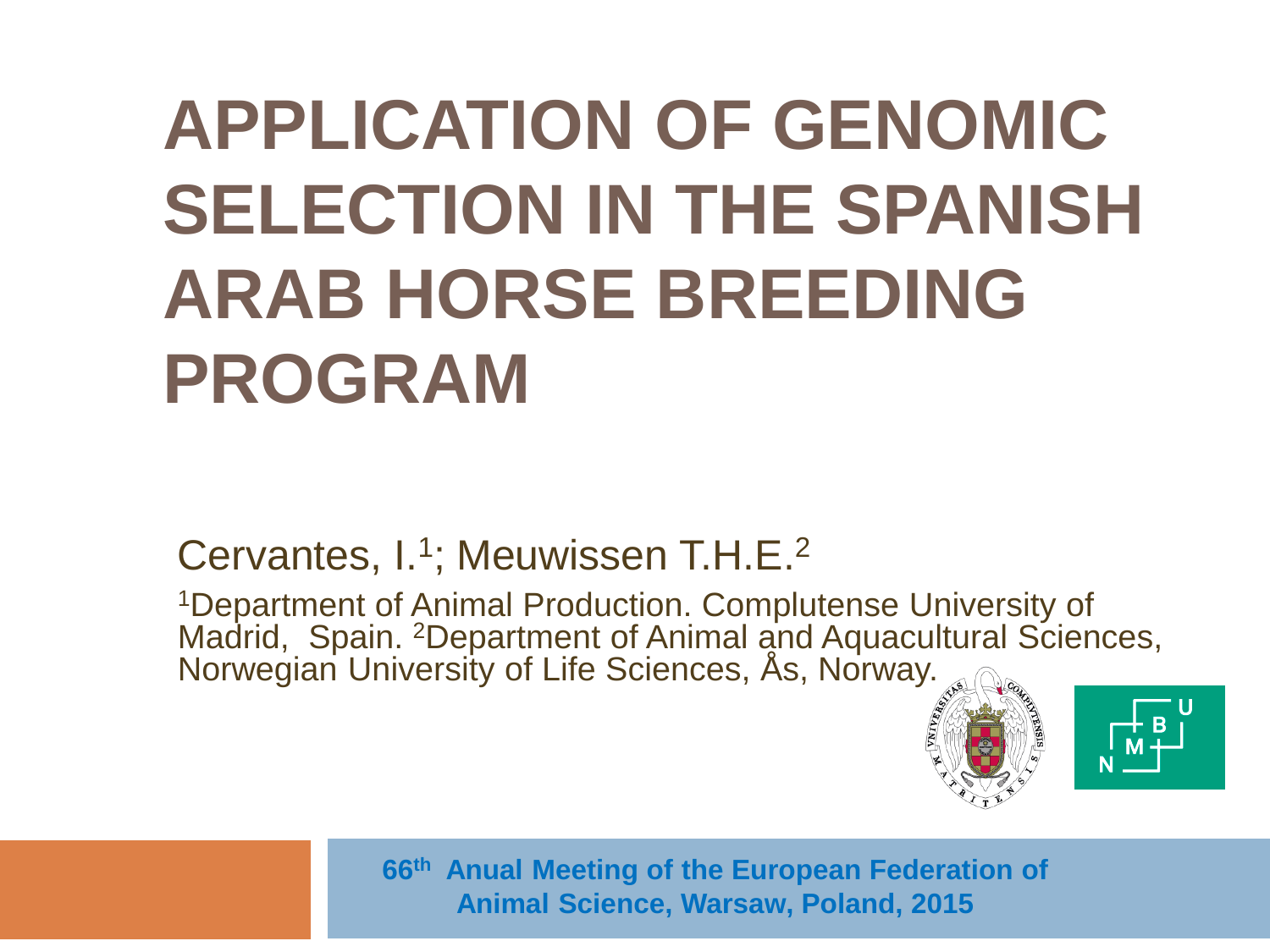## Introduction

- □ Long generation interval.
- **□ Suboptimal selection intensities.**
- □ Low heritable functional traits.



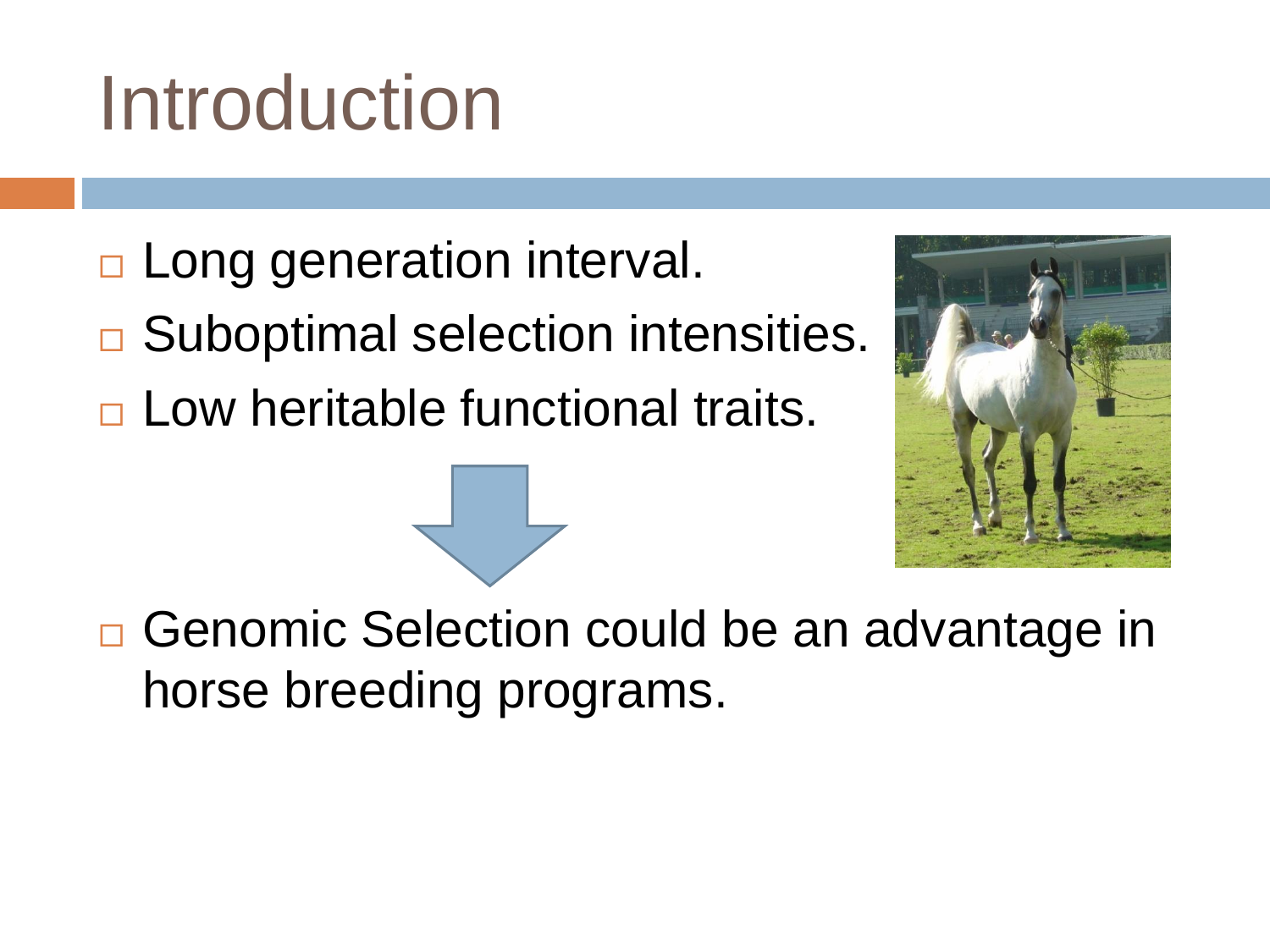#### Arab Breeding Program

**FOALING**<br>**FOALING** 

*Identification and official description*

#### **GENETIC VARIABILITY MANAGEMENT**

Inbreeding, gene flow, genetic lines

**INDIVIDUAL GENETIC EVALUATION** YOUNG RECOMMENDED HORSE FOR BREEDING **Young Horse Competitions (Endurance,Eventing, etc.) and Conformation . 4-7 years old** 3º

#### **PROGENY TEST**

PROVEN STALLIONS AND MARES

**(own performance and progeny test >7 years old)** 



4º

1º

2º

**STALLIONS AND MARES BOOK**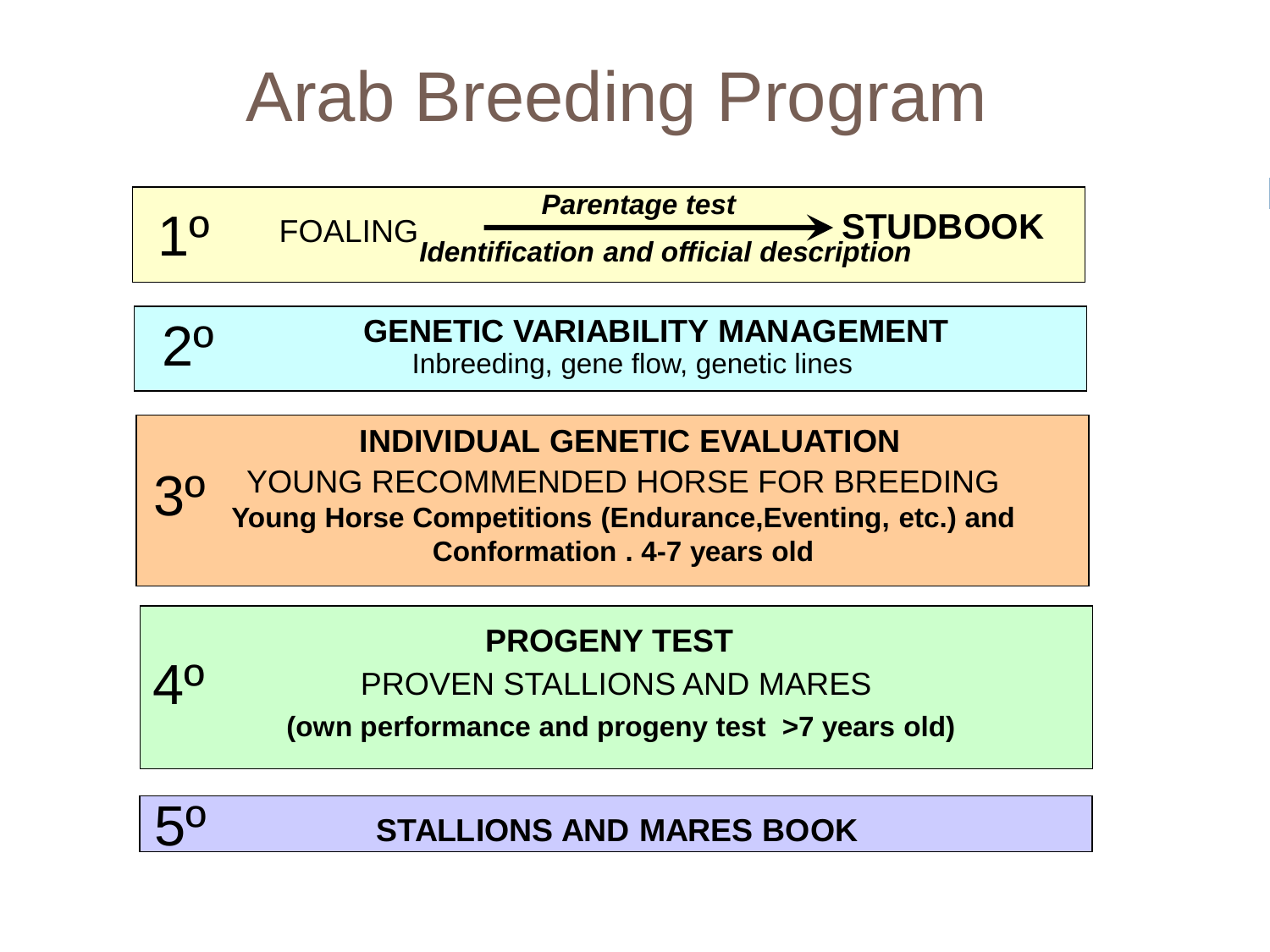#### Genetic evaluation in 2014, Endurance races

| <b>Trait</b>         | <b>Heritability</b> |
|----------------------|---------------------|
| Ranking              | 0.10                |
| <b>Total time</b>    | 0.10                |
| Race time            | 0.11                |
| <b>Recovery time</b> | 0.15                |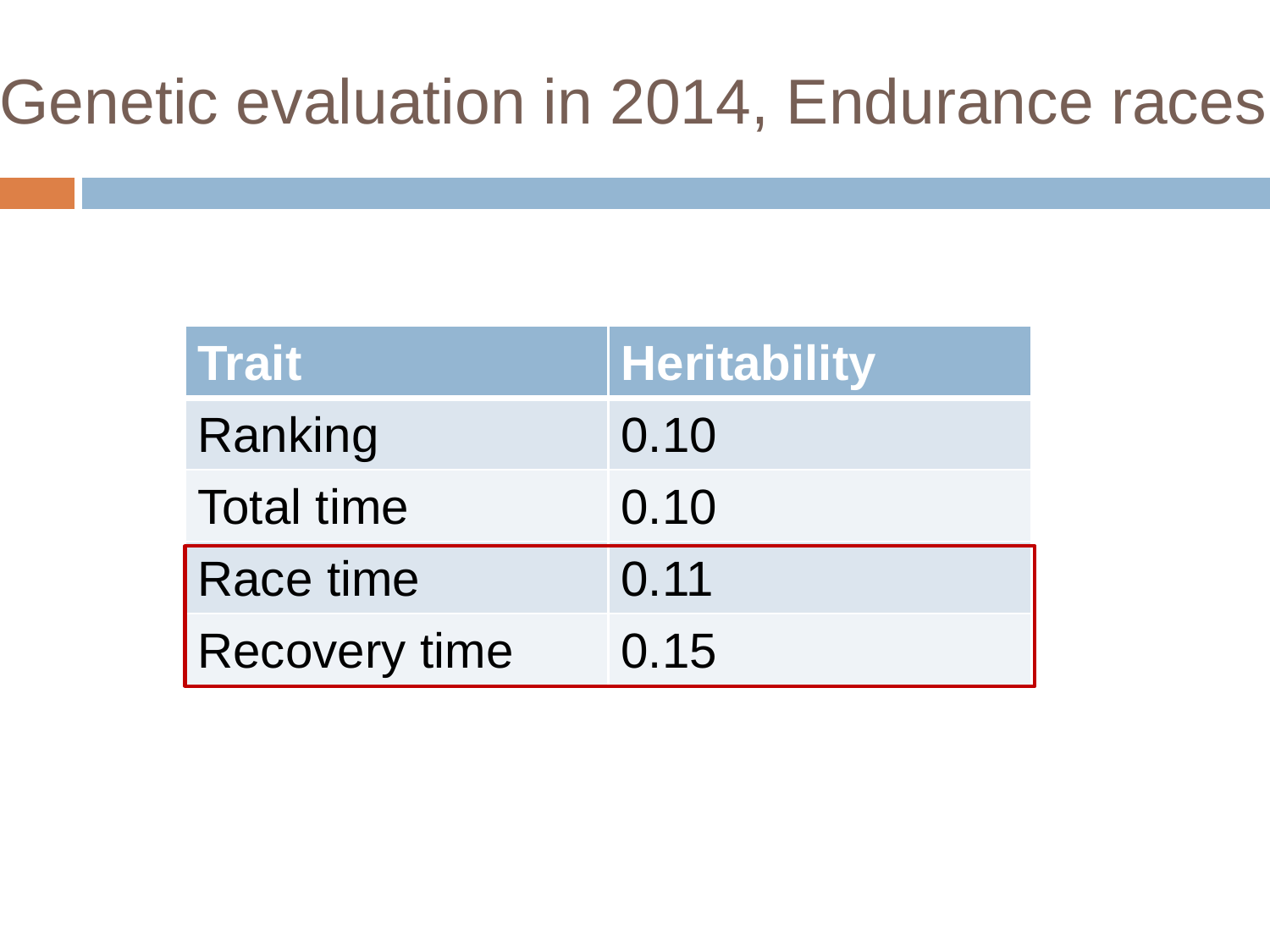#### Genetic evaluation in 2014, Endurance races

- **Young Horses**: After genetic evaluation 80% of males that could obtain the young genetic category were castrated animals.
- **Horses** >**7 years old**: After genetic evaluation 70% of males with genetic index>100 and  $accuracy \geq 0.6$  were castrated animals.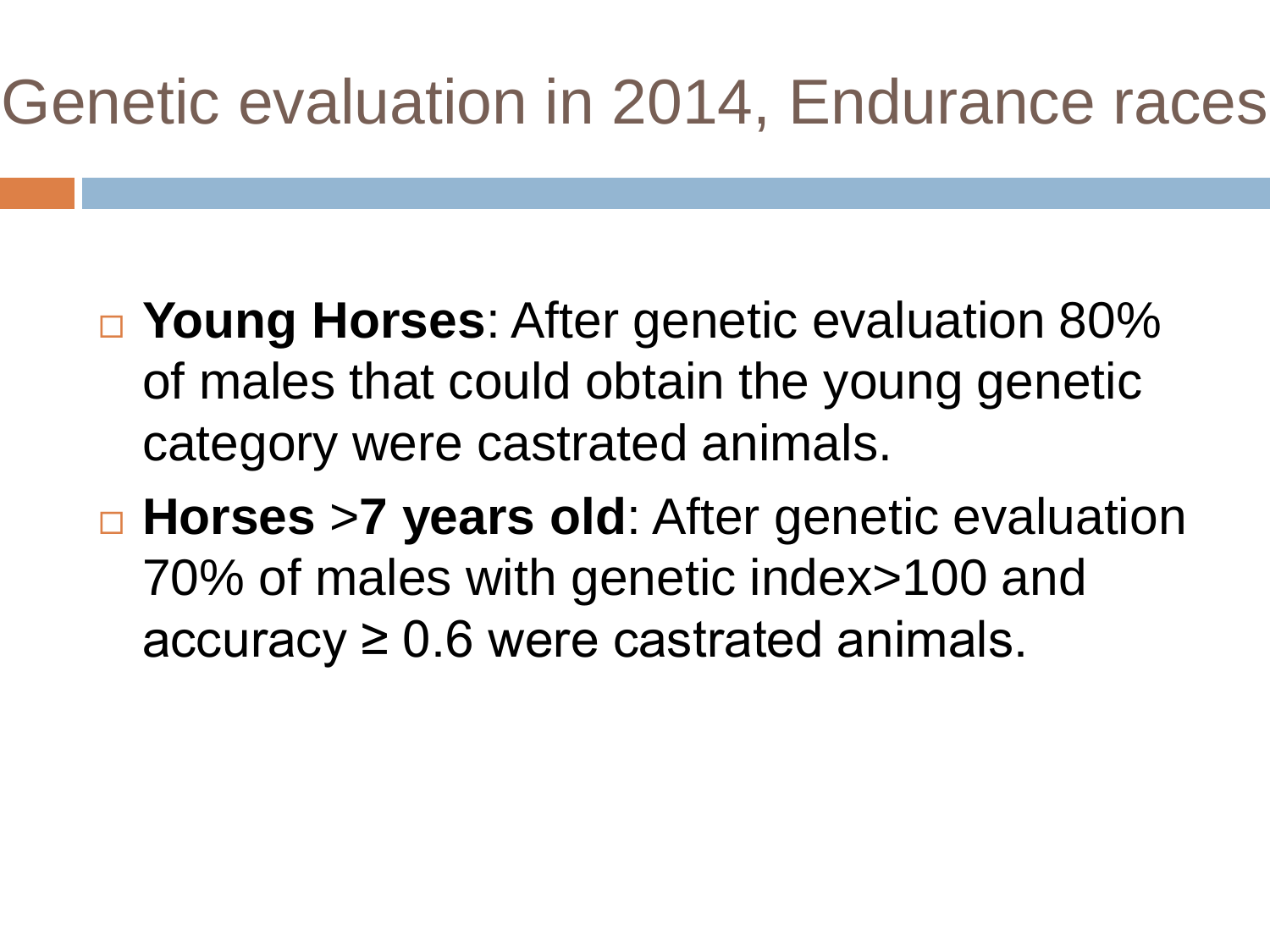

 $\Box$  The objective of this study was to compare the genomic selection tools with traditional BLUP by simulation in Arab horse breeding program in Spain.



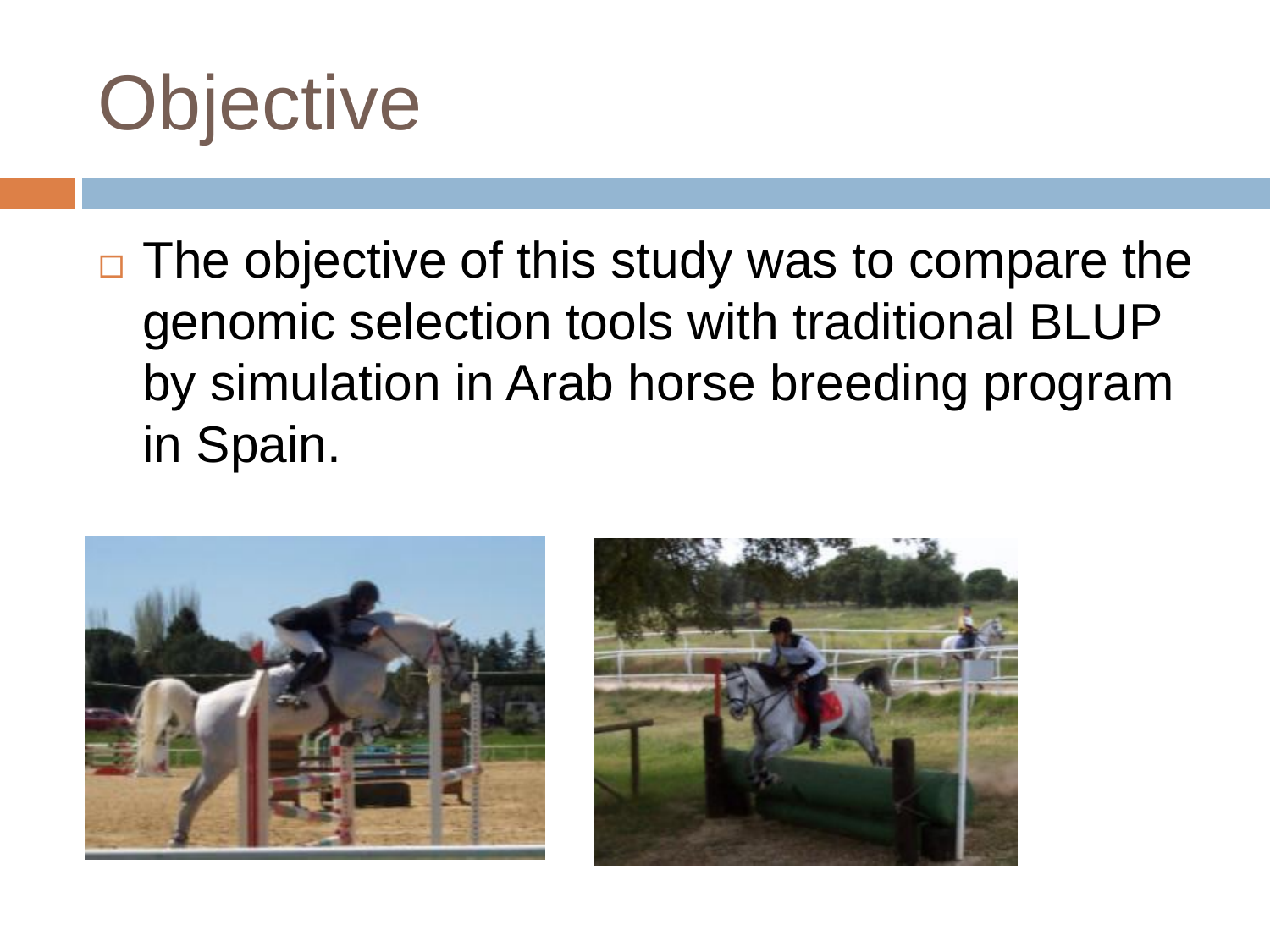## Material and Methods

- **□ Simulated marker data** 
	- $\blacksquare$  Thirty-two chromosomes.
	- $\blacksquare$  Mutation rate= 2x10<sup>-9</sup>.
	- An average of 83000 SNPs markers, MAF=0.03.
	- **Probability to become a QTL =3.7%.**
	- **Historical population: N**<sub>e</sub>=200 and 2000 generations.
	- **E** Founders of a subset of the Real pedigree of Arab Horse.
	- A simulated genotype for each animal included in the pedigree.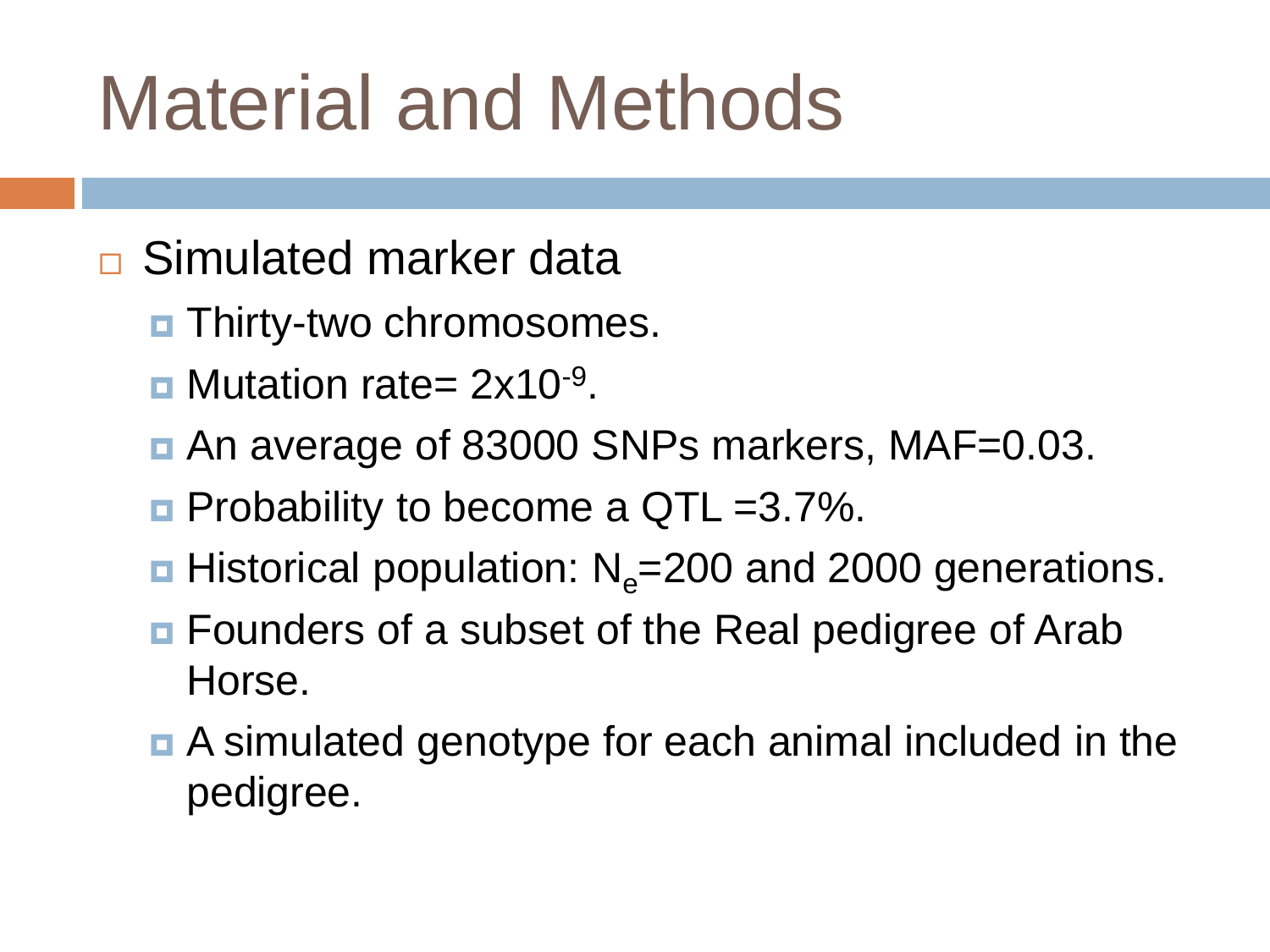### Material and Methods

 $\Box$  The real pedigree contained 3613 Arab horses.

|      | AR   |   |
|------|------|---|
| 6.1% | 8.5% | 5 |

- **□ Simulated breeding values and phenotypes:**  $n^2$ =0.1, 0.2 and 0.3.
	- **□** Twenty replicates of each scenario were used.
- F: Average Inbreeding, AR: Average Relatednes, g<sub>e</sub>: Average Equivalent Complete generations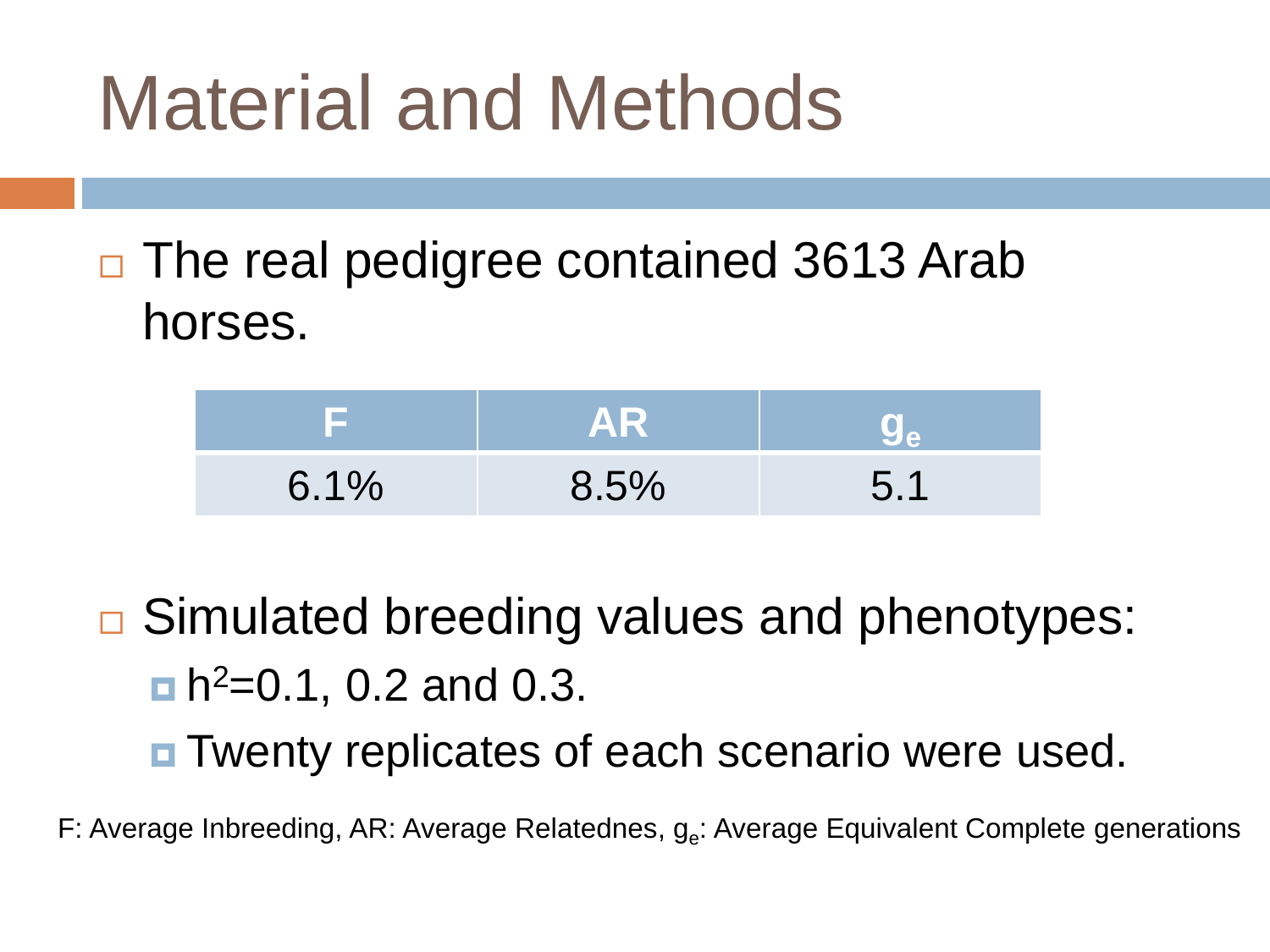## Material and Methods

- □ A traditional BLUP genetic evaluation (BLUPpedigree):
	- **□** 3613 animals in the pedigree.
	- $\blacksquare$  2000 with phenotypes.
	- ■613 young animals without phenotype. Relatives from the previous set of animals.
- BLUPF90 (Misztal, 1999)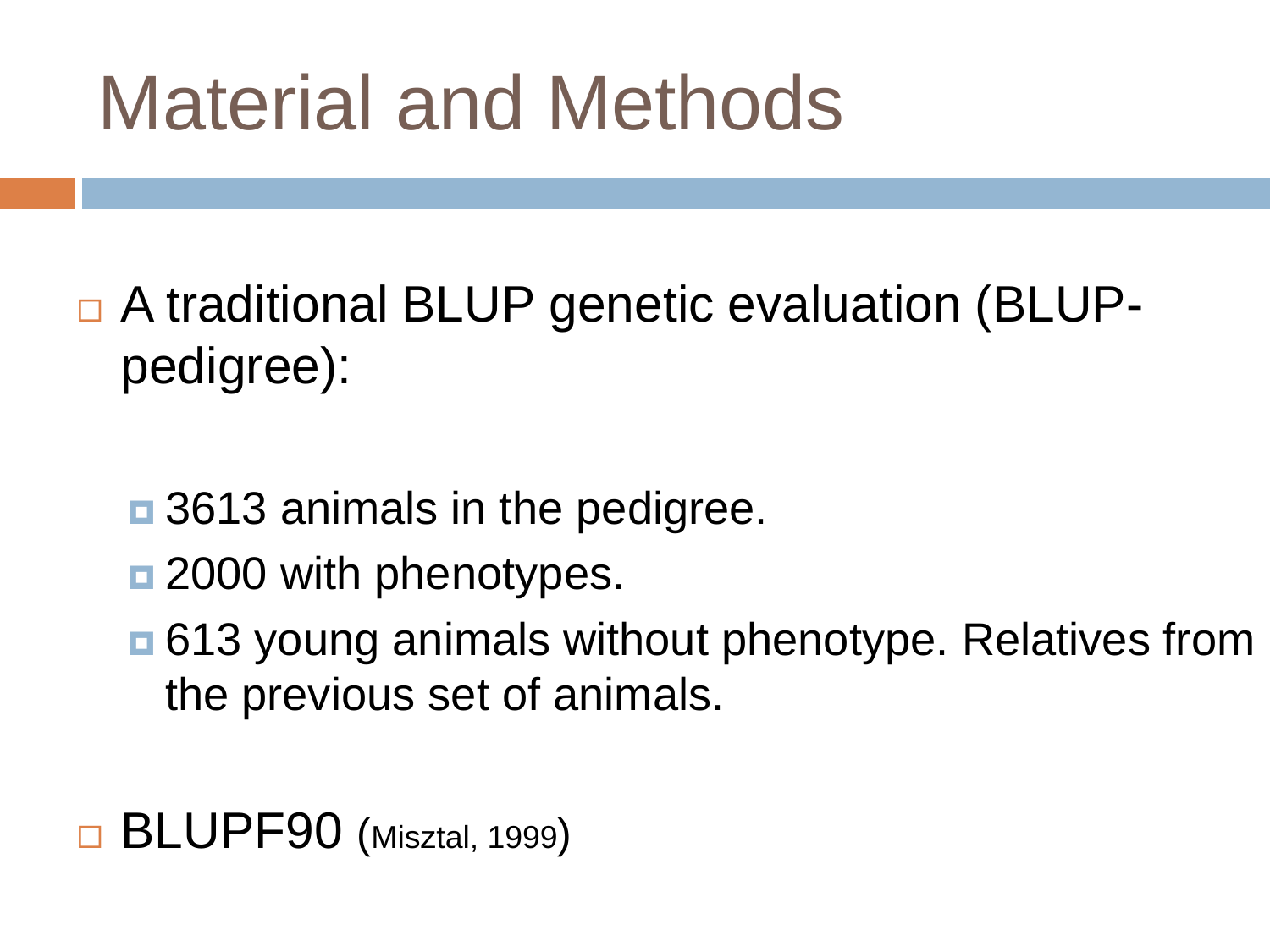### **Methods**

#### BLUP-SNP evaluation

**n** The training set included 2000 animals.

$$
y_i = \mu + \sum_{j=1}^n x_{ij} \cdot SNP_j + e_i
$$



**The validation set included 613 animals.** 

$$
GEBV_{i} = \hat{\mu} + \sum_{j=1}^{n} X_{ij} \cdot \widehat{SNP_{j}}
$$

- $\Box$  GS3 (Legarra et al., 2014)
- $\Box$  Both methods were compared by accuracies between predicted and true breeding values.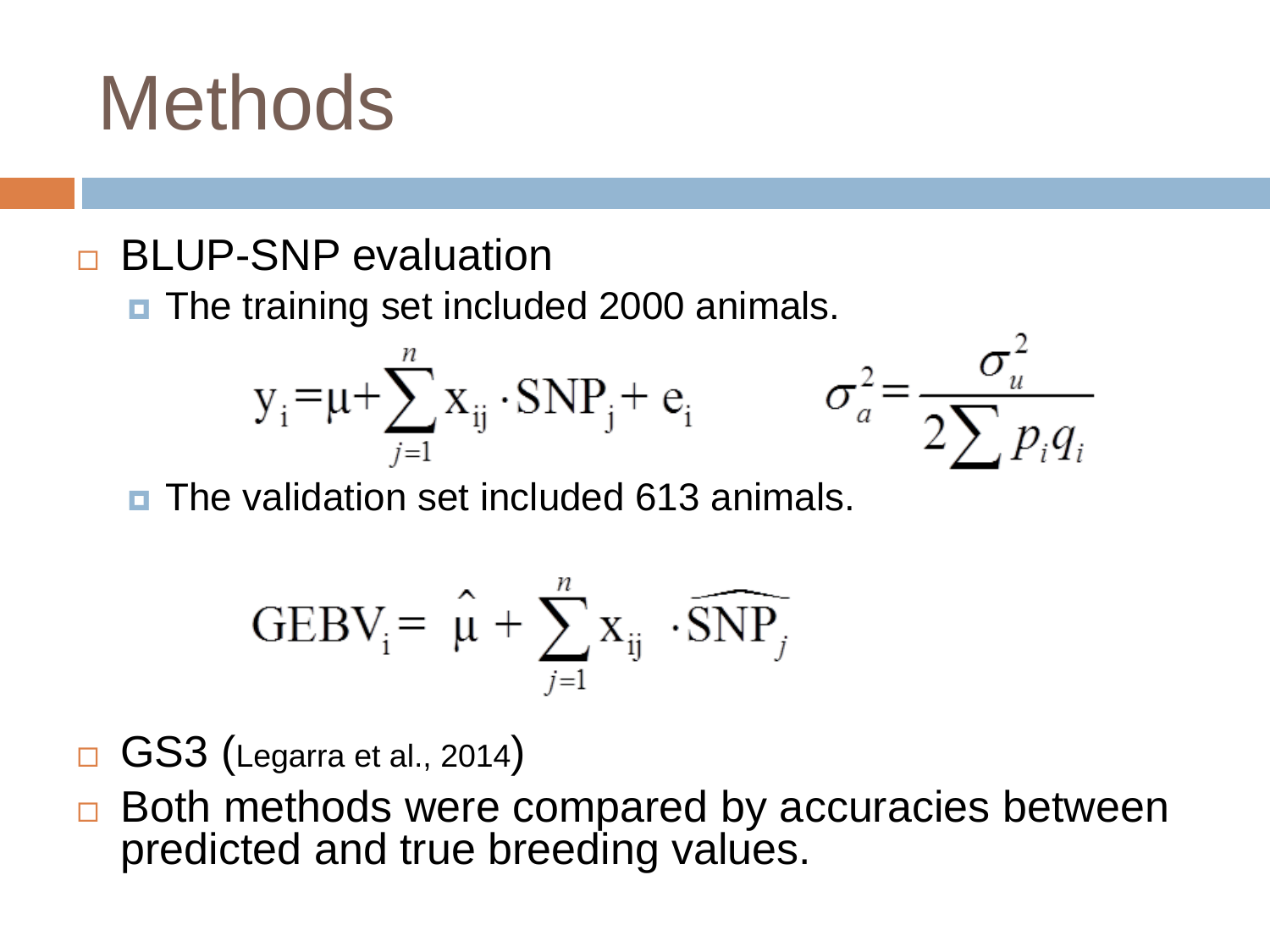Accuracies between true and predicted breeding values

| $h^2=0.1$         | <b>BLUP-SNP</b> | <b>BLUP-pedigree</b> | <b>Difference</b> |
|-------------------|-----------------|----------------------|-------------------|
| <b>Training</b>   | $0.54 \pm 0.01$ | $0.49 \pm 0.01$      | 0.05              |
| <b>Validation</b> | $0.44 \pm 0.02$ | $0.36 \pm 0.02$      | 0.08              |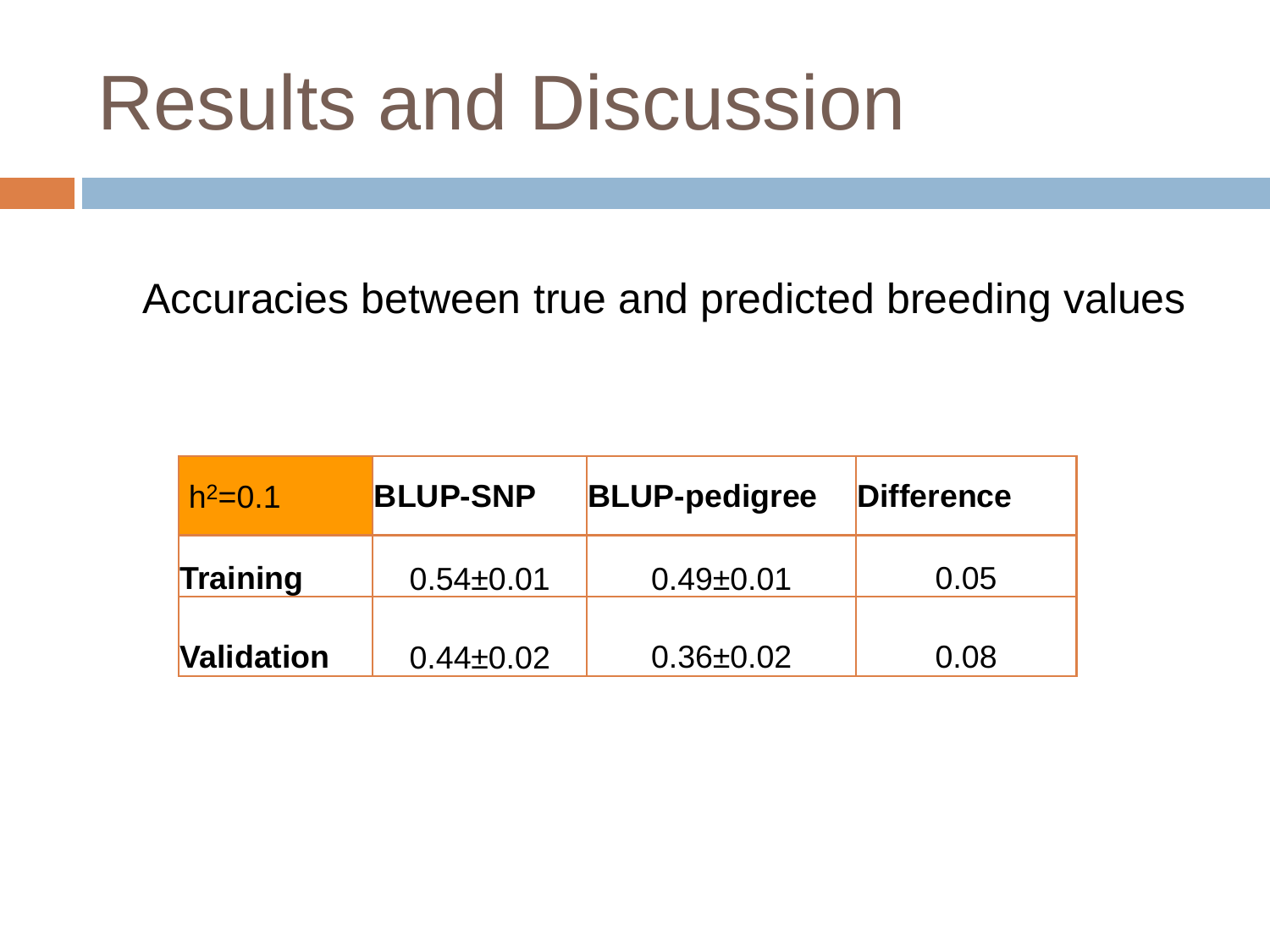Accuracies between true and predicted breeding values

| $h^2 = 0.2$       | <b>BLUP-SNP</b> | <b>BLUP-pedigree</b> | <b>Difference</b> |
|-------------------|-----------------|----------------------|-------------------|
| Training          | $0.66 + 0.01$   | $0.60 + 0.01$        | 0.06              |
| <b>Validation</b> | $0.54 \pm 0.01$ | $0.43 \pm 0.02$      | 0.10              |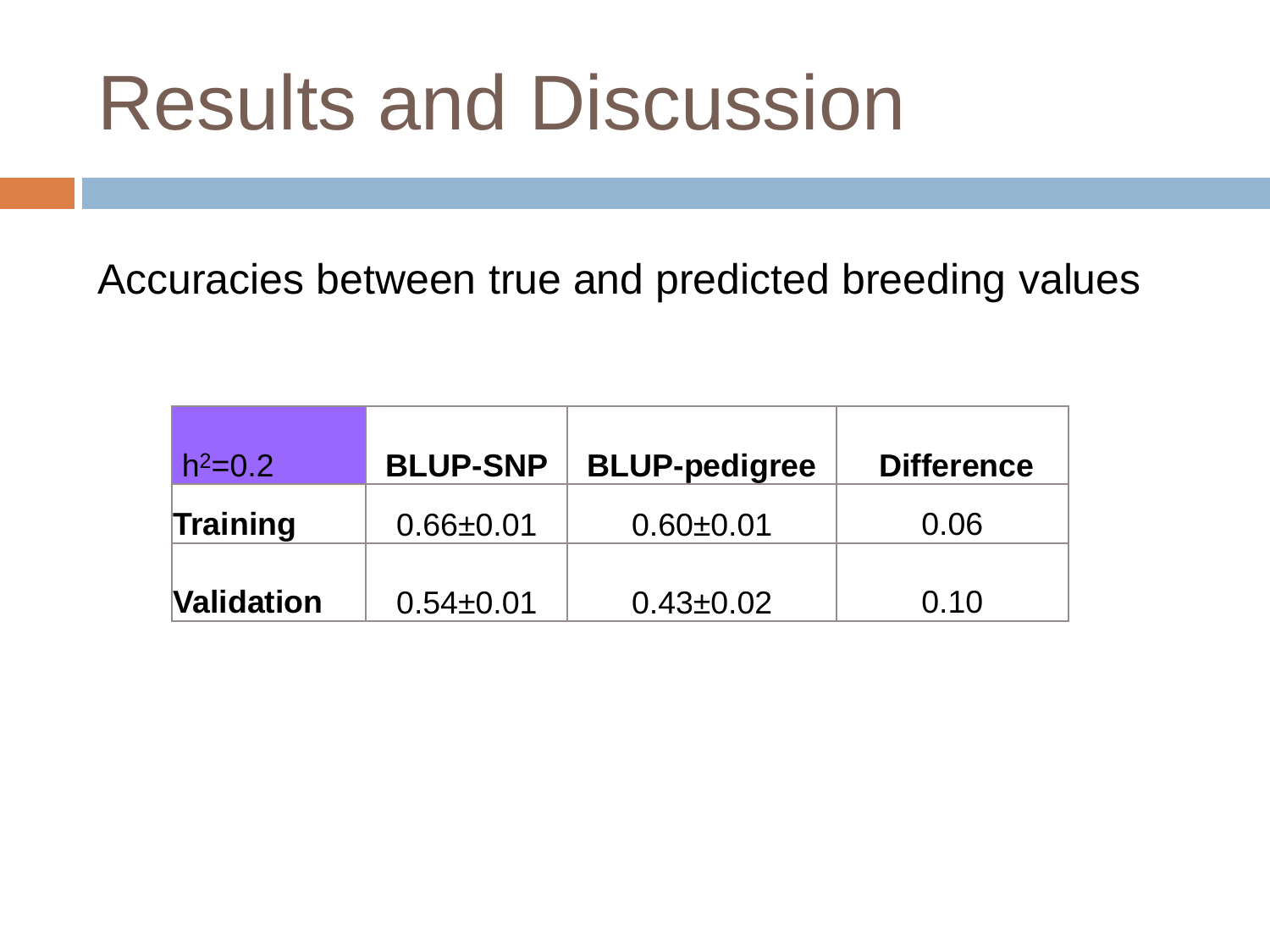Accuracies between true and predicted breeding values

| $h^2 = 0.3$       | <b>BLUP-SNP</b> | <b>BLUP-pedigree</b> | <b>Difference</b> |
|-------------------|-----------------|----------------------|-------------------|
| Training          | $0.73 \pm 0.01$ | $0.68 + 0.01$        | 0.05              |
| <b>Validation</b> | $0.60 + 0.01$   | $0.48 + 0.01$        | 0.11              |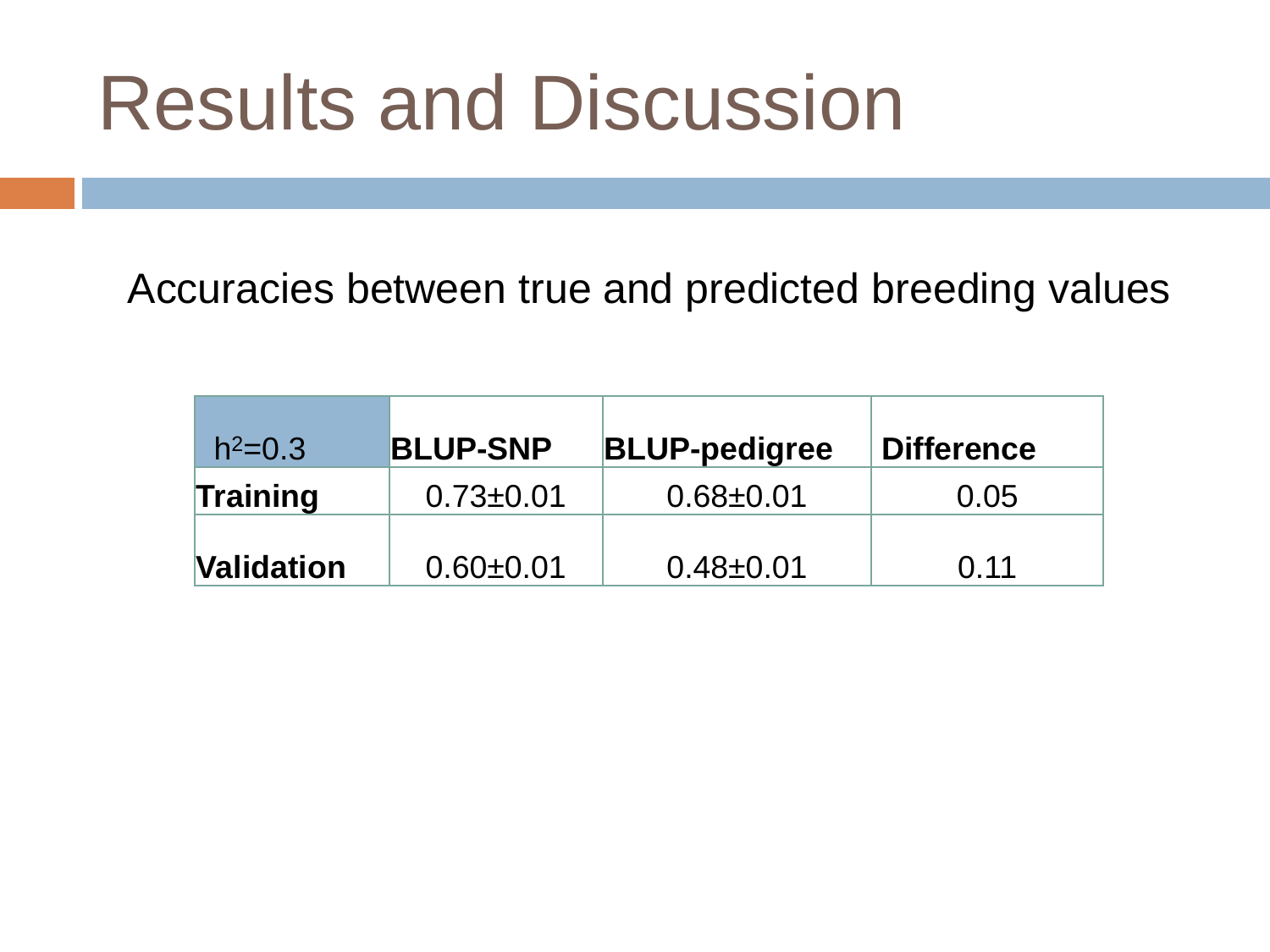Increase in accuracy using genomic selection

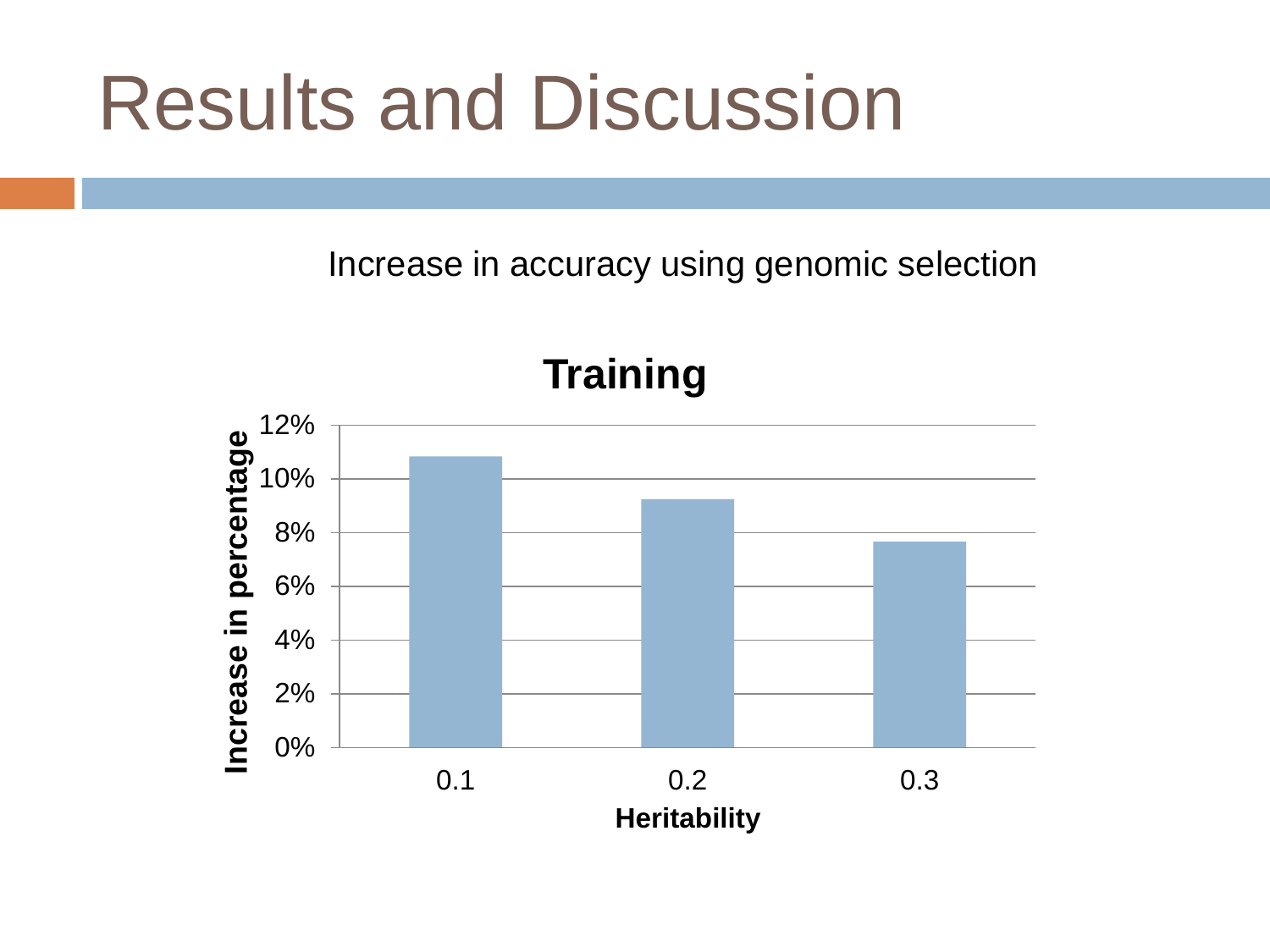Increase in accuracy using genomic selection

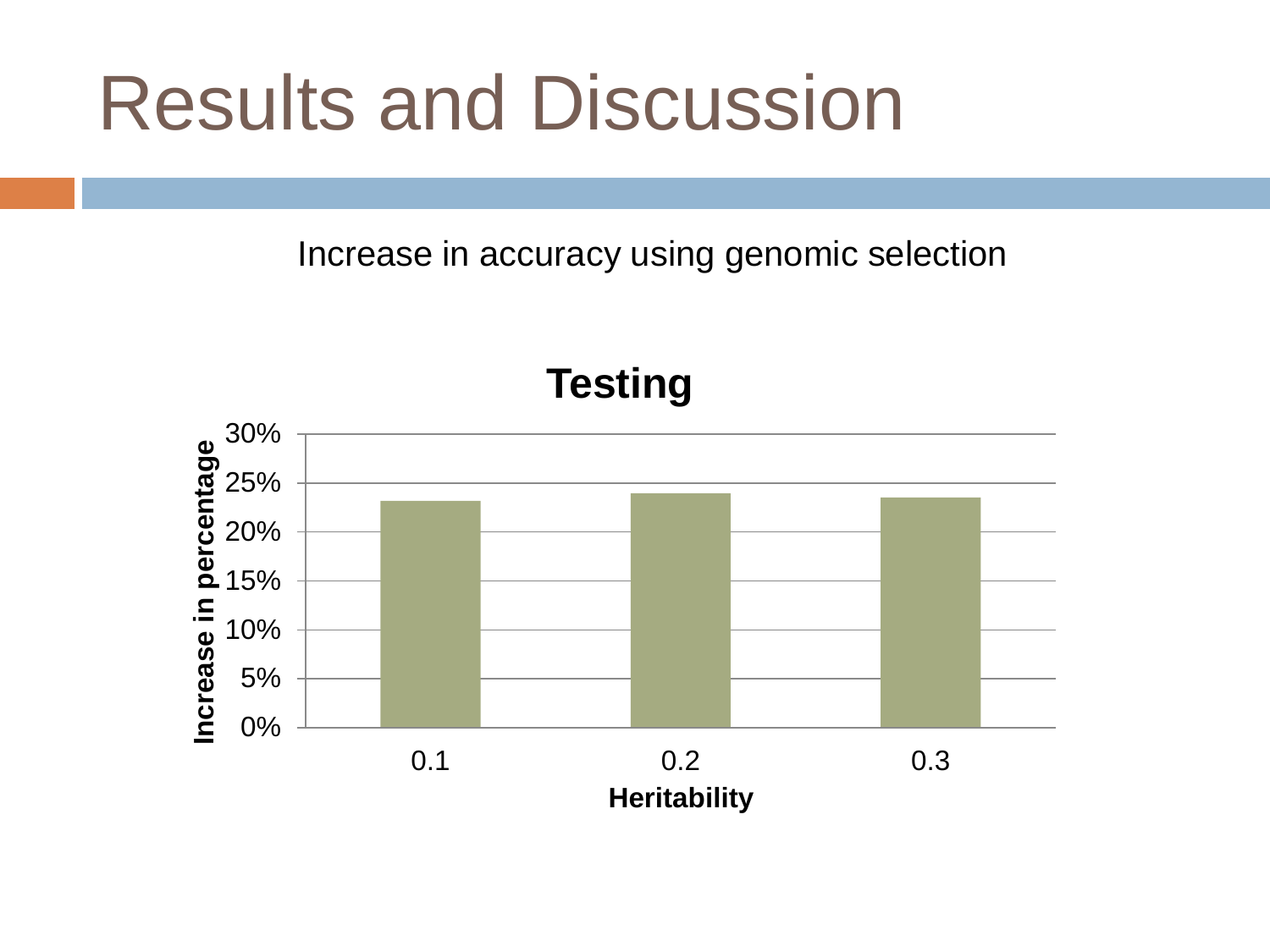### **Conclusions**

- □ The structure in Spanish Arab Horse population is appropriate to attain reliable breeding values using genomic data.
- □ The application of genomic selection could help preselecting young males before being castrated increasing the selection intensity and therefore the genetic response.